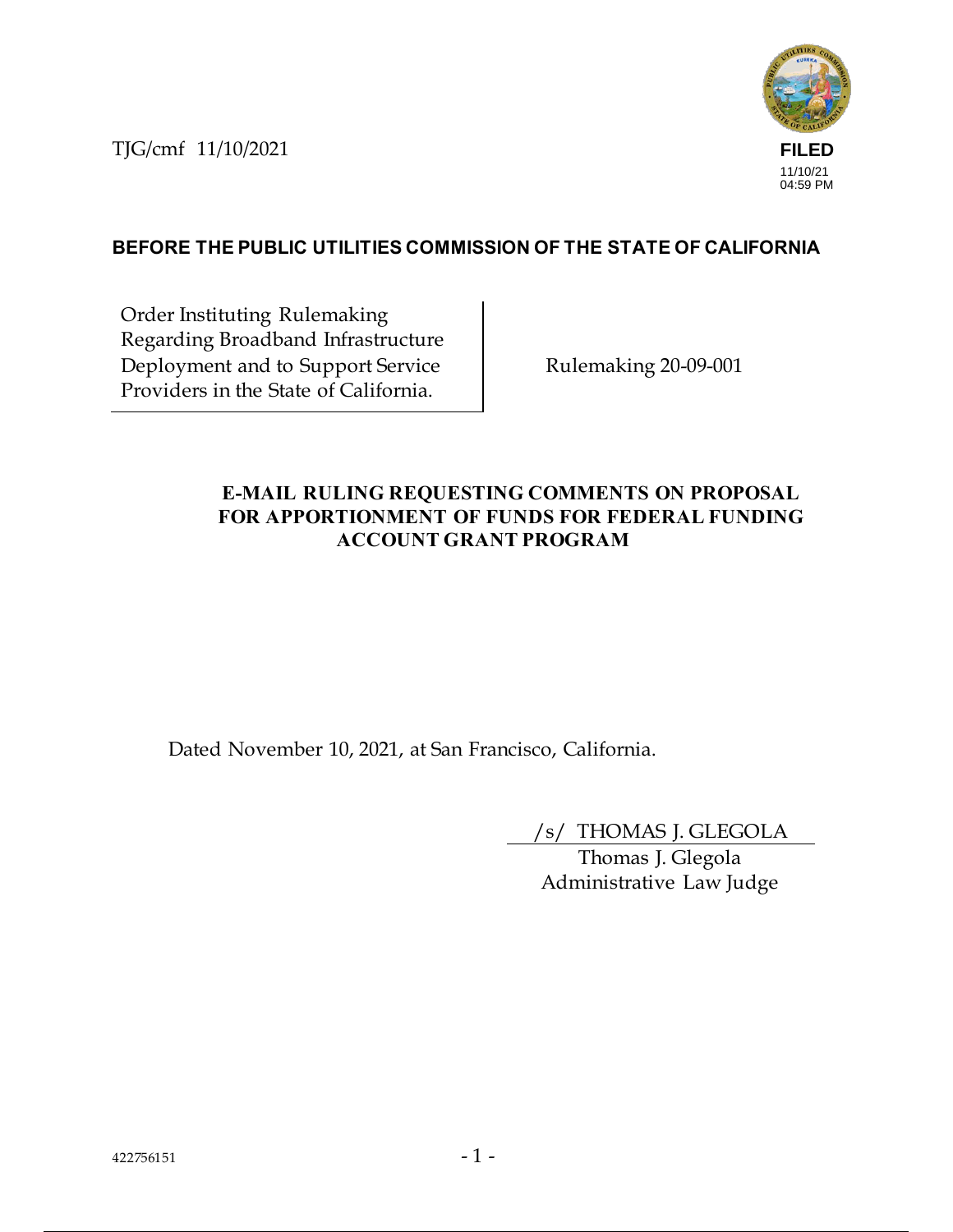**From:** Glegola, Thomas J. <thomas.glegola@cpuc.ca.gov> ; **Sent:** Wednesday, November 10, 2021 10:28 PM; **To:** DAzevedo@AARP.org; FPilot@DreamingLucid.net; Tad.G@CommLegal.org; Ben@SIFInetworks.com; ACLP@nyls.edu; MSaperstein@USTelecom.org; JBubar@aol.com; Corian@NextCenturyCities.org; Jenna@PublicKnowledge.org; betty.sanders@charter.com; betty.sanders@charter.com; Steve.Bowen@BowenLawGroup.com; DigitalDivide@CalFund.org; MOwens@Counsel.LAcounty.gov; RVanDerLeeden@SempraUtilities.com; DRattray@UniteLA.com; Houston@SCaG.ca.gov; MSantana@WeingartFnd.org; Bill.Allen@LAedc.org; noah.aptekar@gmail.com; LFox@cenic.org; Gloria.Ing@sce.com; RKMoore@GSwater.com; Edward@ucan.org; CFaber@SempraUtilities.com; emartinez@cvag.org; Jesus.G.Roman@Verizon.com; MSlawson@GeoLinks.com; evotaw@varcomm.biz; SSimon@mono.ca.gov; JGriffiths@InyoCounty.us; DClark@SebastianCorp.com; DClark@sebastiancorp.com; DanD@PonderosaTel.com; steveblum@tellusventure.com; MinerJudy@FHDA.edu; DigitalEquityCa@gmail.com; RKoss@AdamsBroadwell.com; JHadsell@CVC.edu; Zarchy, Daniel <Daniel.Zarchy@cpuc.ca.gov>; William.Sanders@SFCityAtty.org; RCosta@turn.org; Itzel@UtilityAdvocates.org; Grant.Guerra@pge.com; ServiceList.CPUC@PerkinsCoie.com; William.Kissinger@MorganLewis.com; Marg@TobiasLO.com; Nelsonya.Causby@att.com; Ernesto@eff.org; MSchreiber@cwcLaw.com; MDay@GoodinMacBride.com; smalllecs@cwclaw.com; sbanola@cwclaw.com; SuzanneToller@dwt.com; Rachelle@ChongLaw.net; PGETariffs@pge.com; Joshua.Trauner@CrownCastle.com; Anita@icommlaw.com; Anita@iCommLaw.com; VinhcentL@Greenlining.org; Service@cforat.org; SRBryanJr@Pintelco.com; Imre.Kabai@isd.sccgov.org; Vaughn.Villaverde@AACI.org; MDewan@sccoe.org; ExecDirector@sccsba.org; Jorge@chpscc.org; Calvin.Sandeen@sonoma-county.org; KCordero@YurokTribe.nsn.us; BrendaS@volcanotel.com; ggierczak@surewest.com; GNeill@Counties.org; JKinney@CalCable.org; Lobby@EllisonWilson.com; Kristin.Jacobson@us.DLApiper.com; TRhine@RCRCnet.org; David.Espinoza@ValleyVision.org; waihun@cot.net; JTLowers@sisqtel.net; Dan.Marsh@LibertyUtilities.com; Gail.Long@tdstelecom.com; gail.long@tdstelecom.com; gail.long@tdstelecom.com; amincheff@incompas.org; RegRelCPUCCases@pge.com; Darren@BRBLawGroup.com; drew\_martin@berkeley.edu; gail.long@tdstelecom.com; Jim.L@CommLegal.org; JxYr@pge.com; Kristen.Camuglia@cox.com; L7SH@pge.com; ltspublicaffairsllc@gmail.com; Lyndall.Nipps@dish.com; shawn.parker@sifinetworks.com; shayna@42comms.com; ted@utilityadvocates.org; ACLP@nyls.edu; jalsayegh@ustelecom.org; JALanglinais@jenner.com; JohnNelson@dwt.com; MHurwitz@Willkie.com; ESchmidt@willkie.com; Francella@NextCenturyCities.org; Ryan@NextCenturyCities.org; SBerlin@fh2.com; kelly.a.fennell@att.com; Christopher@ilsr.org; JWolf@Magellan-Advisors.com; Ted.Gilliam@Zayo.com; rex.knowles@verizon.com; William.Haas@T-Mobile.com; CivilAndHumanRights@LAcity.org; JBarrios@CalFund.org; Jeanne.Holm@LACity.org; PLoo@cio.LAcounty.gov; JMiddleton2@SoCalGas.com; adahan@greatpublicschoolsnow.org; CPUCfilings@jenner.com; ZZankel@Jenner.com; case.admin@sce.com; ElizabethB.Gomez@sce.com; JONI.KEY@SCE.COM; WMB0911@gmail.com; asalas@turn.org; CMailloux@turn.org; Esther.Northrup@cox.com; Atrial@sdge.com; CentralFiles@SempraUtilities.com; rgiles@semprautilities.com; EMartin8@SDGE.com; Sanjiv.Nanda@Yahoo.com; Paul.Marconi@bves.com; fredyanney@gmail.com; RVolker@Digital395.com; JKreitz@Mono.ca.gov; comworkeradvocate@gmail.com; pmilrod@centralcallegal.org; prachi@nationaldiversitycoalition.org; Abramson, Alexander J. < Alexander. Abramson@cpuc.ca.gov>; Johnson, Ana Maria <anamaria.johnson@cpuc.ca.gov>; Klutey, Andrew <Andrew.Klutey@cpuc.ca.gov>; Ye, Bixia <Bixia.Ye@cpuc.ca.gov>; Fong, Brewster <Brewster.Fong@cpuc.ca.gov>; Choe, Candace <candace.choe@cpuc.ca.gov>; cch@cpuc.ca.gov; Chen, Connie <Connie.Chen@cpuc.ca.gov>; Lee, Diana <diana.lee@cpuc.ca.gov>; Gallardo, Enrique <Enrique.Gallardo@cpuc.ca.gov>; Steiner, Hannah <Hannah.Steiner@cpuc.ca.gov>; Beck, Kate <Kate.Beck@cpuc.ca.gov>; Lippi, Kimberly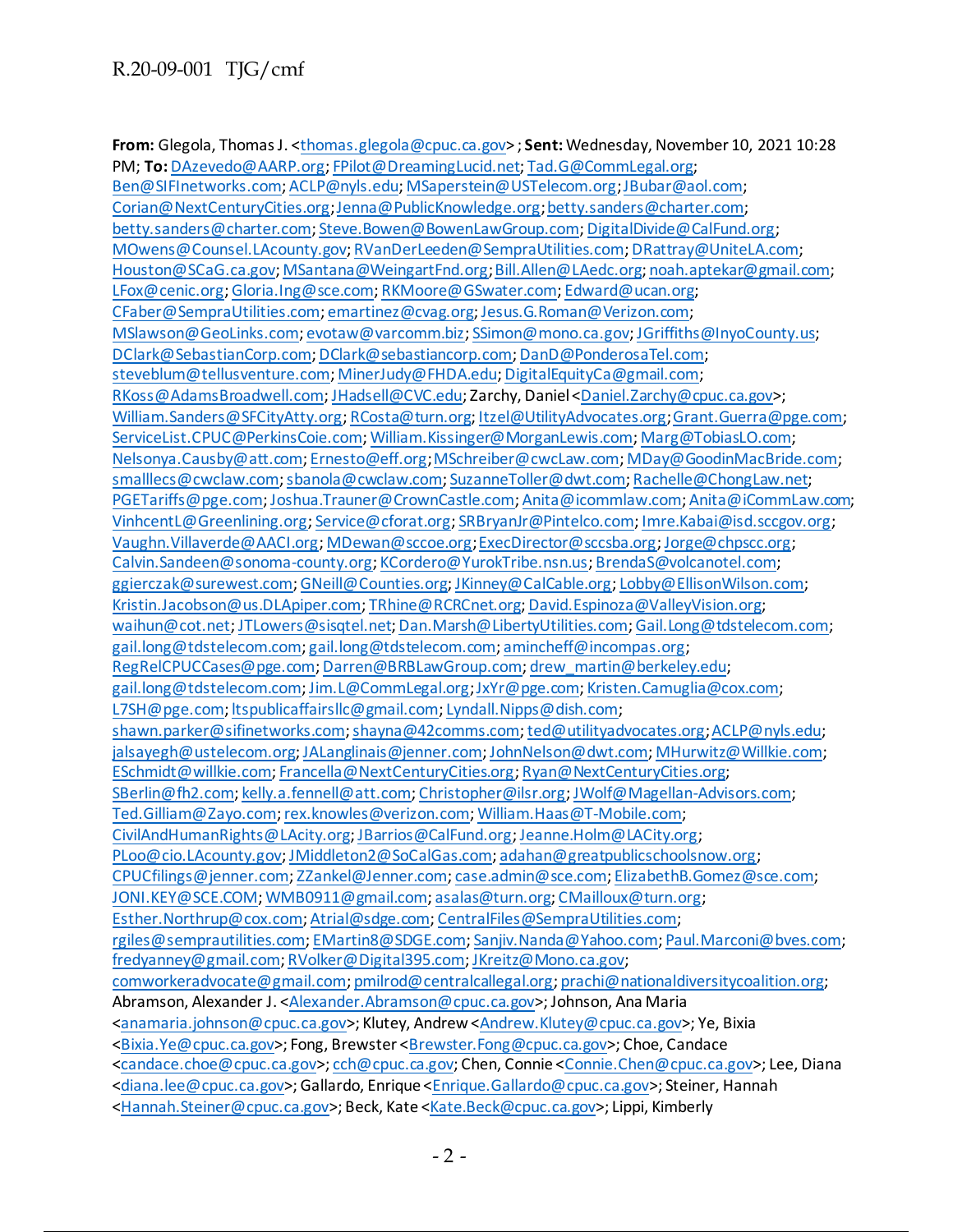<kimberly.lippi@cpuc.ca.gov>; Fischer, Louise E. <Louise.Fischer@cpuc.ca.gov>; Duffy, Lucas <Lucas.Duffy@cpuc.ca.gov>; Minkus, Michael J. <Michael.Minkus@cpuc.ca.gov>; Pangilinan, Michaela <michaela.pangilinan@cpuc.ca.gov>; King, Michele <Michele.King@cpuc.ca.gov>; Palmeira, Monica <Monica.Palmeira@cpuc.ca.gov>; Rochte, Owen F. <owen.rochte@cpuc.ca.gov>; Enis, Phillip <phillip.enis@cpuc.ca.gov>; Ledesma Rodriguez, Raisa <Raisa.Ledesma@cpuc.ca.gov>; Kaur, Ravneet <Ravneet.Kaur@cpuc.ca.gov>; McAvey, Russell <Russell.McAvey@cpuc.ca.gov>; Sharpe, Sarah <Sarah.Sharpe@cpuc.ca.gov>; Yun, Sindy J. <sindy.yun@cpuc.ca.gov>; Karambelkar, Surabhi <Surabhi.Karambelkar@cpuc.ca.gov>; Cheim, Taylor G. <Taylor.Cheim@cpuc.ca.gov>; Glegola, Thomas J. <thomas.glegola@cpuc.ca.gov>; Foss, Travis <travis.foss@cpuc.ca.gov>; Smith, Victor <Victor.Smith@cpuc.ca.gov>; Huang, Xiao Selena <XiaoSelena.Huang@cpuc.ca.gov>; BVillanueva@turn.org; James@UtilityAdvocates.org; bts1@pge.com; EOCommitments@pge.com; Jane.Whang@Verizon.com; andy.umana@att.com; David.Discher@att.com; Fassil.T.Fenikile@att.com; Hugh.Osborne@att.com; isabelle.Salgado@att.com; mt4348@att.com; RDJ@att.com; steven.berenbaum@att.com; Tracy@media-alliance.org; AnnaFero@dwt.com; DavidHuang@dwt.com; JimTomlinson@dwt.com; JessicaJandura@dwt.com; jclark@goodinmacbride.com; MMattes@Nossaman.com; nsolov@nossaman.com; VidhyaPrabhakaran@dwt.com; WHon@Nossaman.com; DWTcpucDockets@dwt.com; SteveGreenwald@dwt.com; MeganMMyers@yahoo.com; john\_gutierrez@cable.comcast.com; Rochelle.Swanson@crowncastle.com; Anita@iCommlaw.com; anita@icommlaw.com; Anita@iCommlaw.com; Anita@iCommLaw.com; Anita@icommlaw.com; crice@crla.org; lmb@wblaw.net; Patrick@BRBLawGroup.com; pmessac@oaklandca.gov; Sarah@BRBLawGroup.com; Sean@BRBLawGroup.com; sunne.mcpeak@cetfund.org; Jerett.Yan@cco.sccgov.org; YSMythe@Caltel.com; awaelder@counties.org; ar677n@att.com; ALeary@CaCities.org; Charles.Born@FTR.com; eb@calcable.org; Joy.Mastache@SMUD.org; Katie@ITUP.org; lkammerich@rcrcnet.org; Mullaney, Michael <Michael.Mullaney@cpuc.ca.gov>; ABB@ESlawFirm.com; jjg@eslawfirm.com; HHedayati@CWAunion.org; Andrew@NevCoFiber.com; CaliforniaDockets@PacifiCorp.com **Cc:** ALJ Docket Office <ALJ\_Docket\_Office@cpuc.ca.gov>; ALJ Docket Office <ALJ\_Docket\_Office@cpuc.ca.gov>; ALJ\_Support ID <alj\_supportid@cpuc.ca.gov> **Subject:** Administrative Law Judge's Email Ruling Requesting Comments on Proposal for Apportionment of Funds for Federal Funding Account Grant Program (R.20-09-001)

To All Parties:

This email ruling requests comments on the apportionment of funds for the Federal Funding Account grant program, created by SB 156. Parties are requested to file and serve comments by November 30, 2021. The deadline for reply comments is December 10, 2021.

### **1. Background**

Public Utilities Code §§281(n) (3)(A) and §§281(n) (3)(B) respectively direct the Commission to spend \$2 billion on broadband Internet infrastructure projects, with \$1 billion allocated to projects urban counties and \$1 billion allocated to projects in rural counties. The Commission initially must allocate \$5 million for projects in each county and then allocate the remaining funds in the respective urban or rural allocation, based on each county's proportionate share of households without access to broadband Internet access service speeds of at least 100 megabits per second download.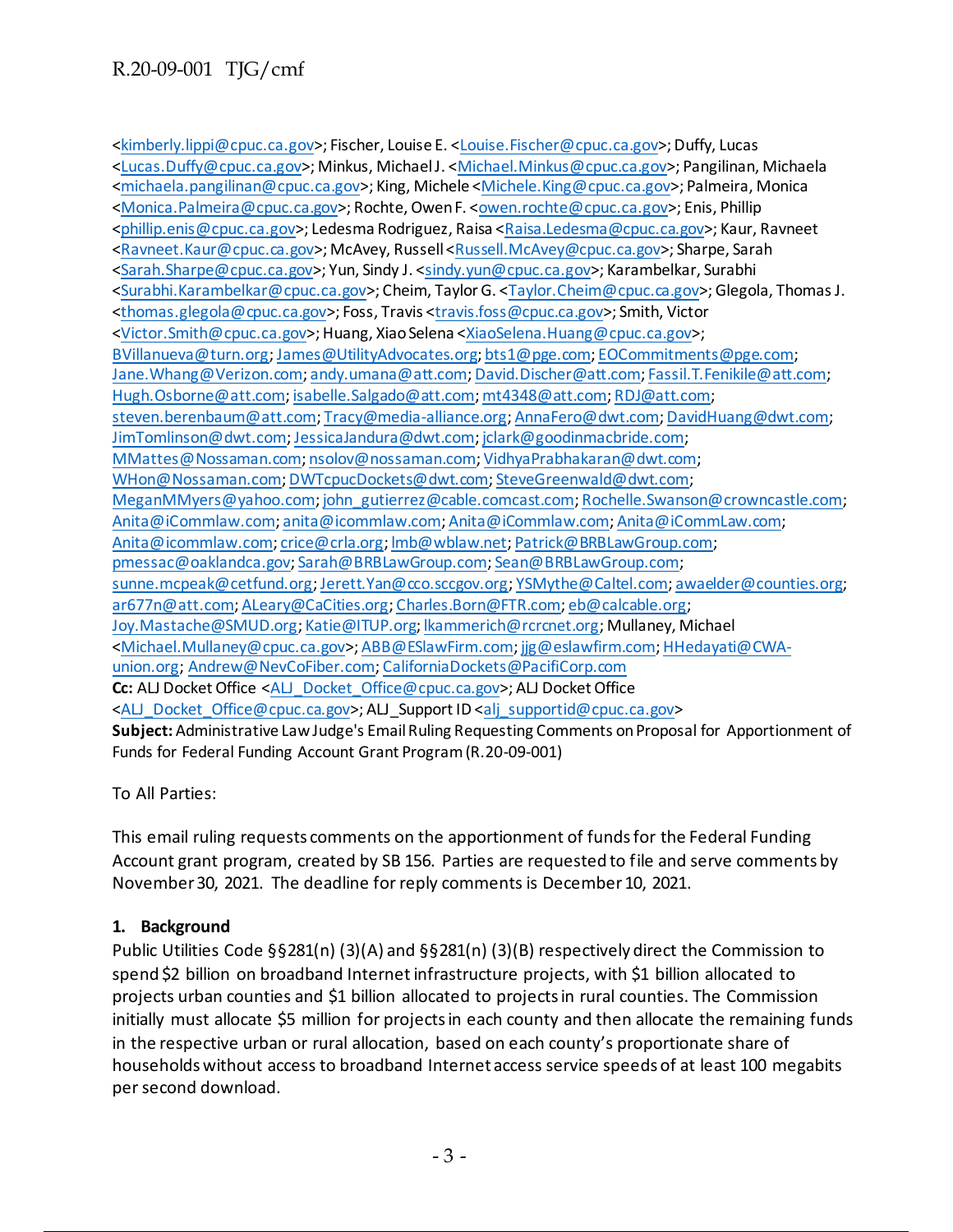### **2. Proposal**

Various federal and state agencies use different definitions and methodologies to determine whether a county or another geographic area is "rural" or "urban." For purposes of awarding grants from the Federal Funding Account, this ruling proposes to classify counties as "rural" or "urban" using a method similar to the classification used by the Federal Office of Management and Budget (OMB). "Urban" counties would be the same as "metropolitan" counties and "rural" counties would be the same as "nonmetropolitan" counties.

Metropolitan areas are defined as broad labor-market areas that include: 1) core counties with one or more urbanized areas with 50,000 or more people; and 2) outlying counties that are economically tied to the core counties as measured by labor-force commuting. Nonmetropolitan counties are outside the boundaries of metropolitan areas and are further subdivided into two types: 1) "micropolitan" (micro) areas, which are nonmetropolitan labor-market areas centered on urban clusters of 10,000-49,999 persons; and 2) all remaining counties. The OMB methodology identifies 21 nonmetro counties in California. Thirteen counties are identified as "rural" – Alpine, Amador, Calaveras, Colusa, Glenn, Inyo, Mariposa, Modoc, Mono, Plumas, Sierra, Siskiyou, and Trinity – and eight counties as being "micropolitan" – Del Norte, Humboldt, Lake, Lassen, Mendocino, Nevada, Tehama, and Tuolumne.

The OMB Analysis' definition of counties based on their metropolitan and nonmetropolitan areas has the greatest consideration for rural areas of California that do not have direct economic ties to urban metropolitan areas, thereby justifying a greater need for the economic development derived from internet connectivity. Using this method, Table 1, below, indicates the proposed project funding allocation on a county basis. Proposed funding amounts reflect both the \$5 million allocation, as well as the allocation of the remaining funds. The 21 counties that would be defined as "rural" using this method are highlighted.

| County              | Number of<br><b>Unserved</b><br>Households at 100<br><b>Mbps Download</b> | <b>Proposed Funding</b> |
|---------------------|---------------------------------------------------------------------------|-------------------------|
| Alameda             | 11,898                                                                    | \$22.24 M               |
| <b>Alpine</b>       | 367                                                                       | \$7.92 M                |
| Amador              | 9,632                                                                     | \$81.76 M               |
| <b>Butte</b>        | 8,657                                                                     | \$17.54 M               |
| <b>Calaveras</b>    | 4,761                                                                     | \$42.94 M               |
| Colusa              | 4,419                                                                     | \$40.22 M               |
| <b>Contra Costa</b> | 6,772                                                                     | \$14.81 M               |
| <b>Del Norte</b>    | 976                                                                       | \$12.78 M               |
| <b>El Dorado</b>    | 19,716                                                                    | \$33.57 M               |
| Fresno              | 34,236                                                                    | \$54.61 M               |

#### **Table 1. Proposed Funding Breakdown by County Using OMB's Method**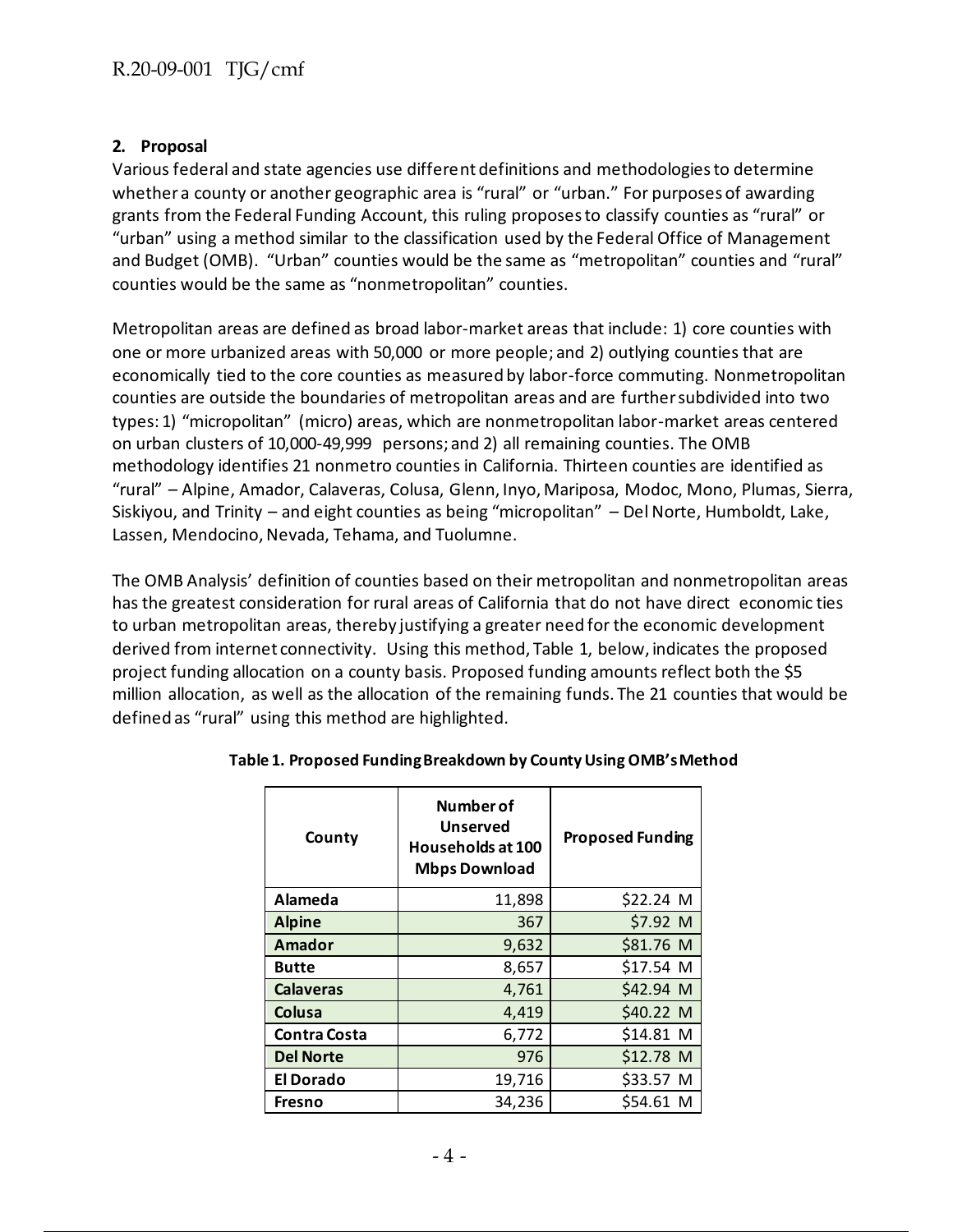| Glenn                | 3,704  | \$34.52 M  |
|----------------------|--------|------------|
| <b>Humboldt</b>      | 10,063 | \$85.2 M   |
| <b>Imperial</b>      | 5,458  | \$12.91 M  |
| Inyo                 | 1,517  | \$17.09 M  |
| <b>Kern</b>          | 16,038 | \$28.24 M  |
| <b>Kings</b>         | 6,031  | \$13.74 M  |
| Lake                 | 4,324  | \$39.46 M  |
| Lassen               | 3,673  | \$34.27 M  |
| <b>Los Angeles</b>   | 60,752 | \$93.04 M  |
| <b>Madera</b>        | 11,362 | \$21.46 M  |
| <b>Marin</b>         | 3,987  | \$10.78 M  |
| <b>Mariposa</b>      | 6,613  | \$57.7 M   |
| <b>Mendocino</b>     | 9,674  | \$82.09 M  |
| <b>Merced</b>        | 13,571 | \$24.67 M  |
| <b>Modoc</b>         | 3,493  | \$32.84 M  |
| <b>Mono</b>          | 1,033  | \$13.23 M  |
| <b>Monterey</b>      | 7,484  | \$15.84 M  |
| <b>Napa</b>          | 3,478  | \$10.04 M  |
| <b>Nevada</b>        | 12,891 | \$107.73 M |
| Orange               | 53,039 | \$81.86 M  |
| <b>Placer</b>        | 15,397 | \$27.31 M  |
| <b>Plumas</b>        | 6,879  | \$59.82 M  |
| <b>Riverside</b>     | 27,820 | \$45.31 M  |
| Sacramento           | 20,552 | \$34.78 M  |
| San Benito           | 1,003  | \$6.45 M   |
| San Bernardino       | 33,335 | \$53.31 M  |
| San Diego            | 46,512 | \$72.4 M   |
| <b>San Francisco</b> | 3,288  | \$9.76 M   |
| San Joaquin          | 14,896 | \$26.59 M  |
| San Luis Obispo      | 10,575 | \$20.32 M  |
| <b>San Mateo</b>     | 3,307  | \$9.79 M   |
| Santa Barbara        | 6,627  | \$14.6 M   |
| Santa Clara          | 18,907 | \$32.4 M   |
| Santa Cruz           | 3,245  | \$9.7 M    |
| Shasta               | 16,729 | \$29.24 M  |
| <b>Sierra</b>        | 1,385  | \$16.04 M  |
| <b>Siskiyou</b>      | 7,526  | \$64.98 M  |
| Solano               | 7,320  | \$15.61 M  |
| Sonoma               | 8,677  | \$17.57 M  |
| <b>Stanislaus</b>    | 12,407 | \$22.98 M  |
| <b>Sutter</b>        | 2,841  | \$9.12 M   |
| <b>Tehama</b>        | 12,879 | \$107.64 M |
| <b>Trinity</b>       | 4,551  | \$41.27 M  |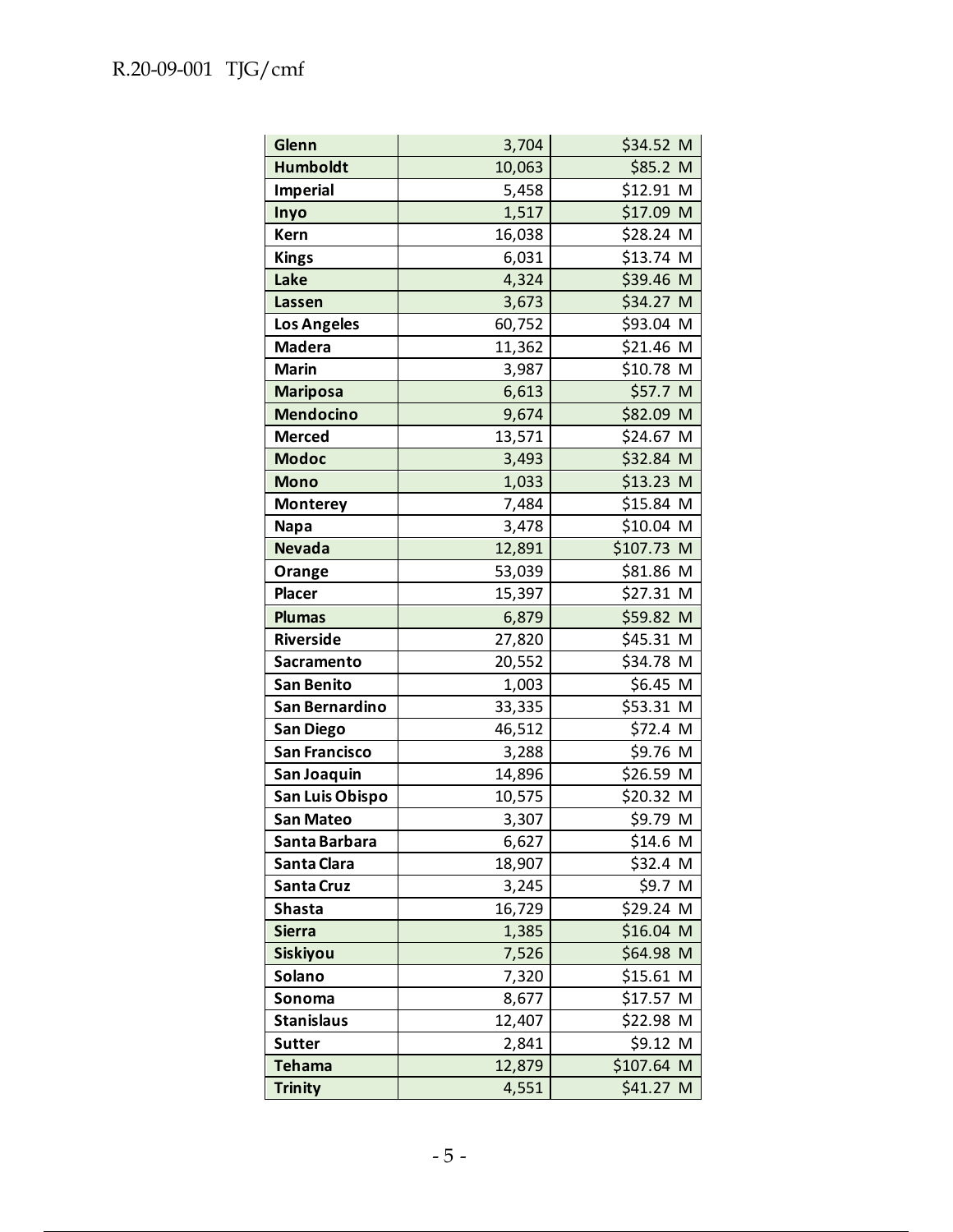| <b>Tulare</b>   | 24,463  | \$40.45 M |
|-----------------|---------|-----------|
| <b>Tuolumne</b> | 1,946   | \$20.51 M |
| Ventura         | 9,365   | \$18.57 M |
| Yolo            | 6,335   | \$14.18 M |
| Yuba            | 6,342   | \$14.19 M |
| Total           | 674,728 |           |

#### **3. Alternative Methods**

While this ruling proposes using a method similar to the one employed by OMB, parties are asked to comment on alternative methods, including, one relying on the U.S. Census Bureau's determinations, and one where individual counties self-identify as rural, as is the case with the membership of the Rural County Representatives of California (RCRC), an association representing California's small, rural counties on issues that are unique to them and includes 37 member counties. Table 2, below, compares the funding allocations using both methods, as well as the proposed method.

An Excel workbook containing the underlying data for all three methods is available on the Commission's website at: https://www.cpuc.ca.gov/industries-and-topics/internet-and-phone/broadbandinfrastructure-deployment under "Additional Information About Proceeding" (third bullet).

| County              | Number of<br><b>Unserved</b><br>Households at 100<br><b>Mbps Download</b> | <b>U.S. Census</b><br><b>Bureau Rural</b><br><b>Definition</b><br>(11 Rural Counties) | <b>OMB Rural</b><br><b>Definition</b><br>(21 Rural Counties) | <b>RCRC Rural</b><br><b>Definition</b><br>(37 Rural Counties) |
|---------------------|---------------------------------------------------------------------------|---------------------------------------------------------------------------------------|--------------------------------------------------------------|---------------------------------------------------------------|
| Alameda             | 11,898                                                                    | \$19.85 M                                                                             | \$22.24 M                                                    | \$31.6 M                                                      |
| <b>Alpine</b>       | 367                                                                       | \$10.62 M                                                                             | \$7.92 M                                                     | \$6.09 M                                                      |
| Amador              | 9,632                                                                     | \$152.38 M                                                                            | \$81.76 M                                                    | \$33.61 M                                                     |
| <b>Butte</b>        | 8,657                                                                     | \$15.8 M                                                                              | \$17.54 M                                                    | \$30.71 M                                                     |
| <b>Calaveras</b>    | 4,761                                                                     | \$77.85 M                                                                             | \$42.94 M                                                    | $$19.14$ M                                                    |
| Colusa              | 4,419                                                                     | \$10.52 M                                                                             | \$40.22 M                                                    | $$18.13$ M                                                    |
| <b>Contra Costa</b> | 6,772                                                                     | \$13.45 M                                                                             | \$14.81 M                                                    | \$20.14 M                                                     |
| <b>Del Norte</b>    | 976                                                                       | \$6.22 M                                                                              | \$12.78 M                                                    | \$7.9 M                                                       |
| <b>El Dorado</b>    | 19,716                                                                    | \$29.61 M                                                                             | \$33.57 M                                                    | \$63.56 M                                                     |
| <b>Fresno</b>       | 34,236                                                                    | \$47.73 M                                                                             | \$54.61 M                                                    | \$81.54 M                                                     |
| Glenn               | 3,704                                                                     | \$9.62 M                                                                              | \$34.52 M                                                    | \$16. M\$                                                     |
| Humboldt            | 10,063                                                                    | \$17.56 M                                                                             | \$85.2 M                                                     | \$34.89 M                                                     |
| <b>Imperial</b>     | 5,458                                                                     | \$11.81 M                                                                             | \$12.91 M                                                    | \$21.21 M                                                     |
| Inyo                | 1,517                                                                     | \$6.89 M                                                                              | \$17.09 M                                                    | \$9.51 M                                                      |
| Kern                | 16,038                                                                    | \$25.02 M                                                                             | \$28.24 M                                                    | \$40.86 M                                                     |
| <b>Kings</b>        | 6,031                                                                     | $$12.53$ M                                                                            | \$13.74 M                                                    | \$18.48 M                                                     |
| Lake                | 4,324                                                                     | \$10.4 M                                                                              | \$39.46 M                                                    | \$17.84 M                                                     |
| Lassen              | 3,673                                                                     | \$61.2 M                                                                              | \$34.27 M                                                    | \$15.91 M                                                     |
| Los Angeles         | 60,752                                                                    | \$80.82 M                                                                             | \$93.04 M                                                    | \$140.82 M                                                    |
| <b>Madera</b>       | 11,362                                                                    | \$19.18 M                                                                             | \$21.46 M                                                    | \$38.75 M                                                     |

**Table 2. Federal Funding Account Distribution Comparisons**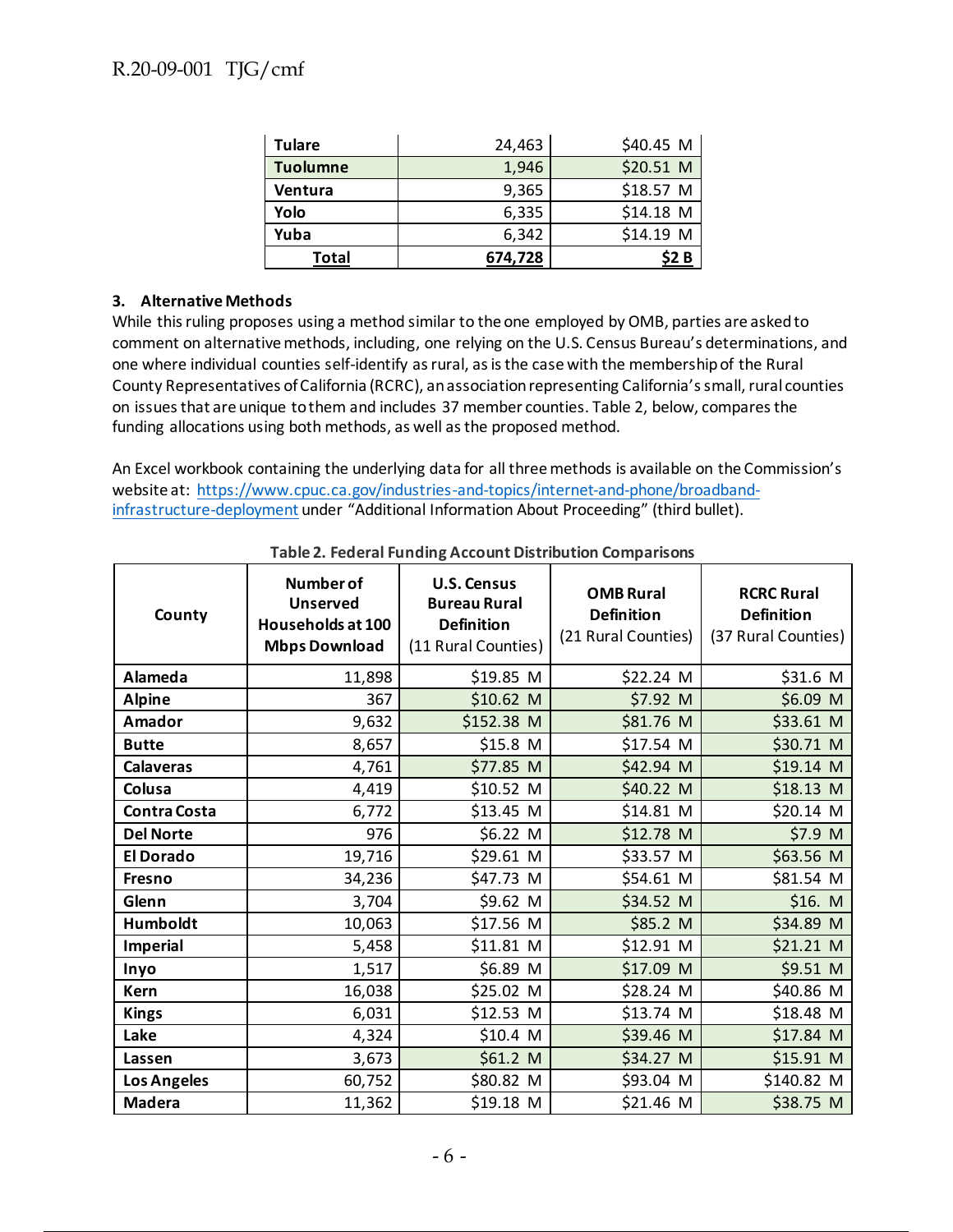| <b>Marin</b>                                              | 3,987   | \$9.98 M   | \$10.78 M  | \$13.91 M    |
|-----------------------------------------------------------|---------|------------|------------|--------------|
| <b>Mariposa</b>                                           | 6,613   | \$106.19 M | \$57.7 M   | \$24.64 M    |
| <b>Mendocino</b>                                          | 9,674   | \$17.07 M  | \$82.09 M  | \$33.73 M    |
| <b>Merced</b>                                             | 13,571  | \$21.94 M  | \$24.67 M  | \$45.31 M    |
| <b>Modoc</b>                                              | 3,493   | \$58.45 M  | \$32.84 M  | \$15.37 M    |
| <b>Mono</b>                                               | 1,033   | \$6.29 M   | \$13.23 M  | \$8.07 M     |
| <b>Monterey</b>                                           | 7,484   | \$14.34 M  | \$15.84 M  | \$27.23 M    |
| <b>Napa</b>                                               | 3,478   | \$9.34 M   | \$10.04 M  | \$15.33 M    |
| <b>Nevada</b>                                             | 12,891  | \$21.09 M  | \$107.73 M | \$43.29 M    |
| Orange                                                    | 53,039  | \$71.19 M  | \$81.86 M  | \$123.58 M   |
| <b>Placer</b>                                             | 15,397  | \$24.22 M  | \$27.31 M  | \$50.73 M    |
| <b>Plumas</b>                                             | 6,879   | \$110.26 M | \$59.82 M  | \$25.43 M    |
| <b>Riverside</b>                                          | 27,820  | \$39.72 M  | \$45.31 M  | \$67.2 M     |
| <b>Sacramento</b>                                         | 20,552  | \$30.65 M  | \$34.78 M  | \$50.95 M    |
| <b>San Benito</b>                                         | 1,003   | \$6.25 M   | \$6.45 M   | \$7.98 M     |
| San Bernardino                                            | 33,335  | \$46.6 M   | \$53.31 M  | \$79.52 M    |
| San Diego                                                 | 46,512  | \$63.05 M  | \$72.4 M   | \$108.98 M   |
| San Francisco                                             | 3,288   | \$9.1 M    | \$9.76 M   | $$12.35$ M   |
| San Joaquin                                               | 14,896  | \$23.59 M  | \$26.59 M  | \$38.3 M     |
| San Luis Obispo                                           | 10,575  | \$18.2 M   | \$20.32 M  | \$36.41 M    |
| San Mateo                                                 | 3,307   | \$9.13 M   | \$9.79 M   | \$12.39 M    |
| Santa Barbara                                             | 6,627   | \$13.27 M  | \$14.6 M   | \$19.82 M    |
| Santa Clara                                               | 18,907  | \$28.6 M   | \$32.4 M   | \$47.27 M    |
| Santa Cruz                                                | 3,245   | \$9.05 M   | \$9.7 M    | \$12.25 M    |
| <b>Shasta</b>                                             | 16,729  | \$25.88 M  | \$29.24 M  | \$54.69 M    |
| <b>Sierra</b>                                             | 1,385   | \$26.19 M  | \$16.04 M  | \$9.11 M     |
| <b>Siskiyou</b>                                           | 7,526   | \$120.16 M | \$64.98 M  | \$27.35 M    |
| Solano                                                    | 7,320   | \$14.14 M  | \$15.61 M  | \$21.36 M    |
| Sonoma                                                    | 8,677   | \$15.83 M  | \$17.57 M  | \$30.77 M    |
| <b>Stanislaus</b>                                         | 12,407  | \$20.48 M  | \$22.98 M  | \$32.74 M    |
| <b>Sutter</b>                                             | 2,841   | \$8.55 M   | \$9.12 M   | \$13.44 M    |
| <b>Tehama</b>                                             | 12,879  | \$202.07 M | \$107.64 M | \$43.25 M    |
| <b>Trinity</b>                                            | 4,551   | \$74.64 M  | \$41.27 M  | \$18.52 M    |
| <b>Tulare</b>                                             | 24,463  | \$35.53 M  | \$40.45 M  | \$77.66 M    |
| <b>Tuolumne</b>                                           | 1,946   | \$7.43 M   | \$20.51 M  | \$10.78 M    |
| Ventura                                                   | 9,365   | \$16.69 M  | \$18.57 M  | \$25.94 M    |
| Yolo                                                      | 6,335   | \$12.91 M  | \$14.18 M  | $$23.82$ M   |
| Yuba                                                      | 6,342   | \$12.91 M  | \$14.19 M  | \$23.84 M    |
| <b>Total</b>                                              | 674,728 | \$2 B      | \$2 B      | <u>\$2 B</u> |
| Note: Includes \$5 Million Base + Unserved Apportionment. |         |            |            |              |
| Rural County Designations are Highlighted Green           |         |            |            |              |